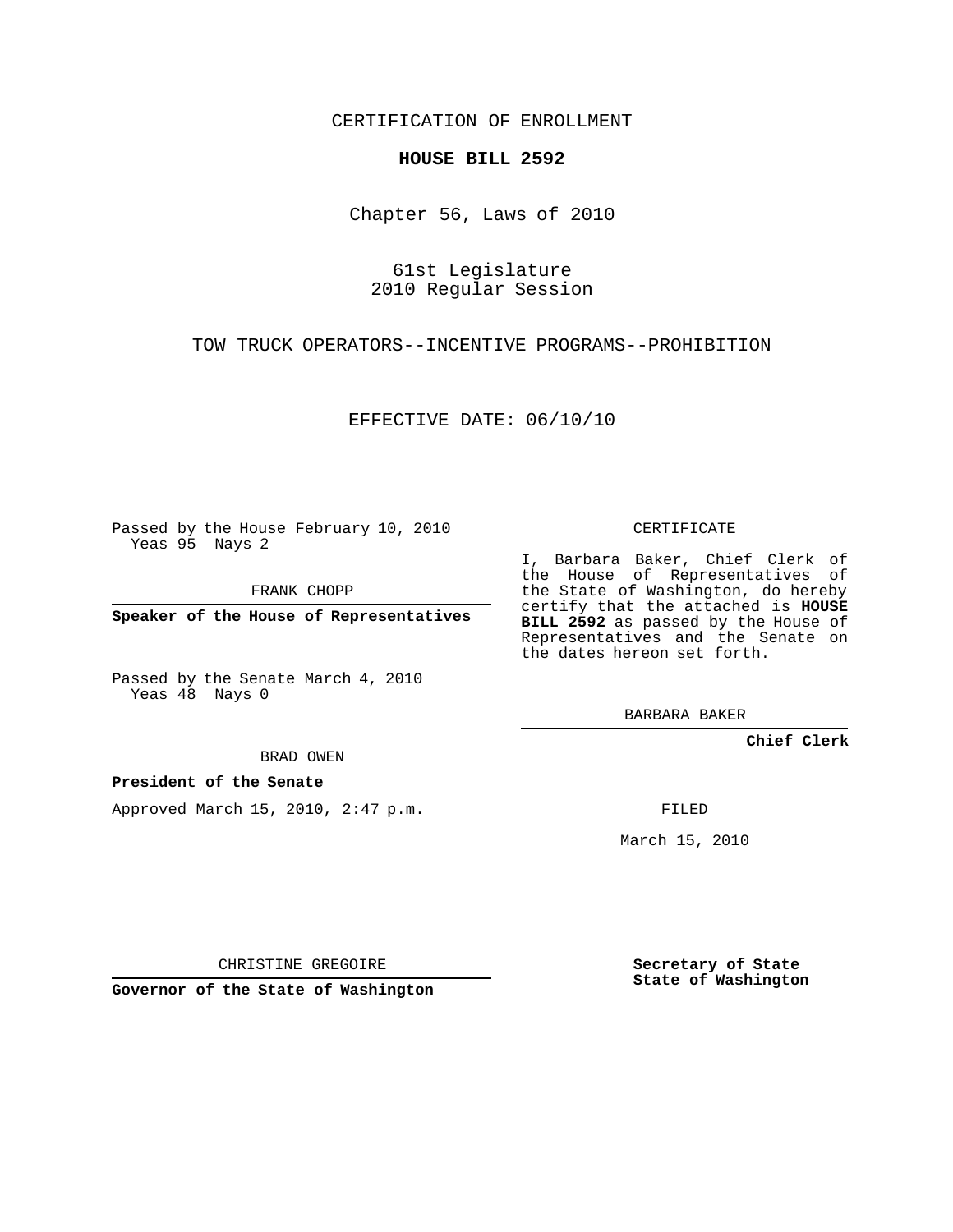## **HOUSE BILL 2592** \_\_\_\_\_\_\_\_\_\_\_\_\_\_\_\_\_\_\_\_\_\_\_\_\_\_\_\_\_\_\_\_\_\_\_\_\_\_\_\_\_\_\_\_\_

\_\_\_\_\_\_\_\_\_\_\_\_\_\_\_\_\_\_\_\_\_\_\_\_\_\_\_\_\_\_\_\_\_\_\_\_\_\_\_\_\_\_\_\_\_

Passed Legislature - 2010 Regular Session

## **State of Washington 61st Legislature 2010 Regular Session**

**By** Representatives Hunt and Hasegawa

Prefiled 01/08/10. Read first time 01/11/10. Referred to Committee on Transportation.

 AN ACT Relating to prohibiting incentive towing programs for private property impounds; and amending RCW 46.55.035.

BE IT ENACTED BY THE LEGISLATURE OF THE STATE OF WASHINGTON:

 **Sec. 1.** RCW 46.55.035 and 1992 c 18 s 1 are each amended to read as follows:

(1) No registered tow truck operator may:

 (a) Except as authorized under RCW 46.55.037, ask for or receive any compensation, gratuity, reward, or promise thereof from a person having control or possession of private property or from an agent of the person authorized to sign an impound authorization, for or on 11 account of the impounding of a vehicle;

 (b) Be beneficially interested in a contract, agreement, or understanding that may be made by or between a person having control or possession of private property and an agent of the person authorized to sign an impound authorization;

 (c) Have a financial, equitable, or ownership interest in a firm, partnership, association, or corporation whose functions include acting as an agent or a representative of a property owner for the purpose of 19 signing impound authorizations<sub>i</sub>